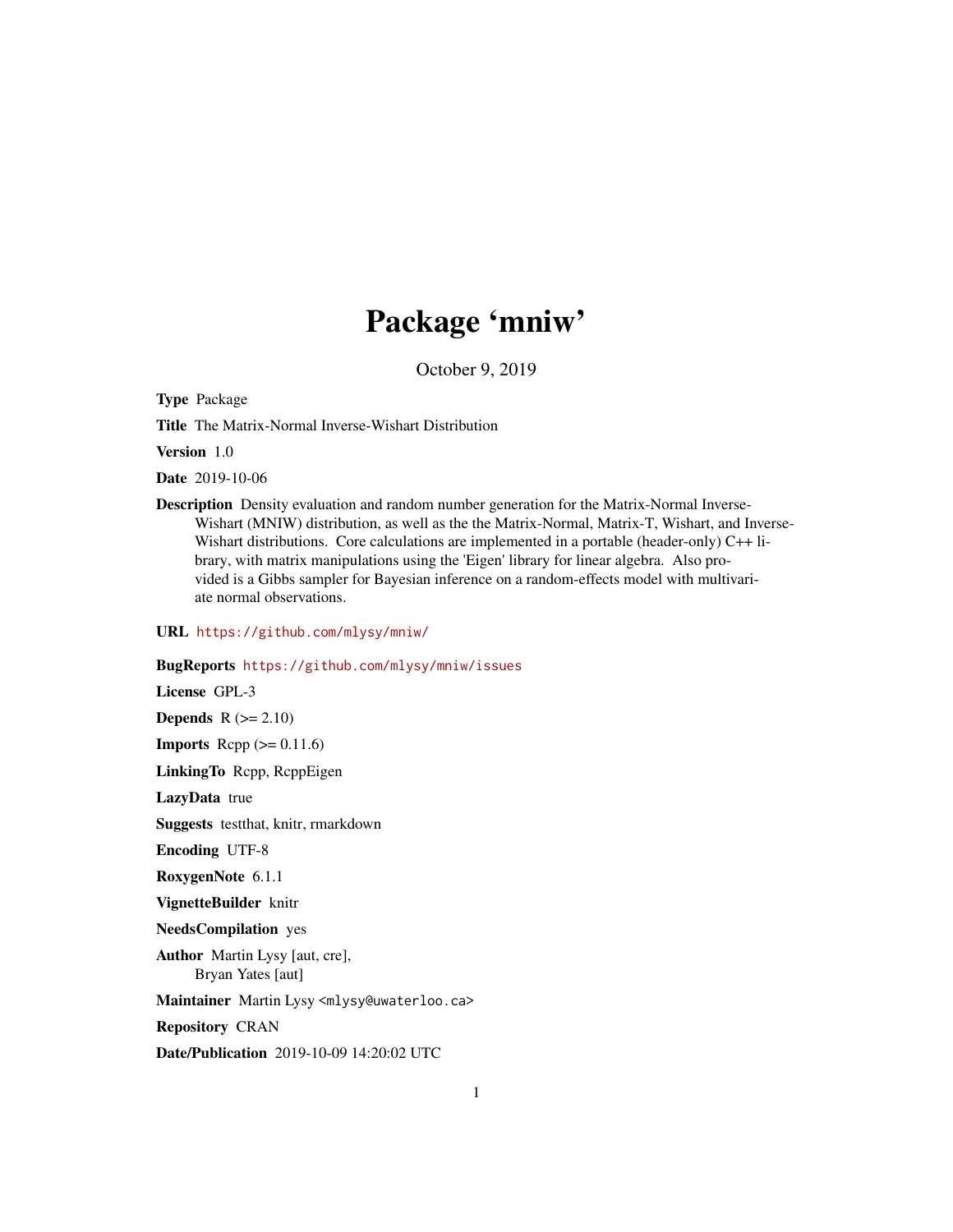# <span id="page-1-0"></span>R topics documented:

| Index |  |  |  |  |  |  |  |  |  |  |  |  |  |  |  |  |  |  |
|-------|--|--|--|--|--|--|--|--|--|--|--|--|--|--|--|--|--|--|

mniw-package *Tools for the Matrix-Normal Inverse-Wishart distribution.*

#### <span id="page-1-1"></span>Description

Density evaluation and random number generation for the Matrix-Normal Inverse-Wishart (MNIW) distribution, as well as its constituent distributions, i.e., the Matrix-Normal, Matrix-T, Wishart, and Inverse-Wishart distributions.

# Details

The Matrix-Normal Inverse-Wishart (MNIW) distribution  $(X, V) \sim \text{MNIW}(\Lambda, \Sigma, \Psi, \nu)$  on random matrices  $X_{p\times q}$  and symmetric positive-definite  $V_{q\times q}$  is defined as

$$
V \sim \text{Inverse-Wishart}(\Psi, \nu)
$$
  

$$
X \mid V \sim \text{Matrix-Normal}(\Lambda, \Sigma, V),
$$

where the Matrix-Normal distribution is defined as the multivariate normal

 $vec(X) \sim \mathcal{N}(vec(\Lambda), V \otimes \Sigma),$ 

where  $\text{vec}(X)$  is a vector stacking the columns of X, and  $V \otimes \Sigma$  denotes the Kronecker product.

#### Author(s)

Maintainer: Martin Lysy <mlysy@uwaterloo.ca>

Authors:

• Bryan Yates

# See Also

Useful links:

- <https://github.com/mlysy/mniw/>
- Report bugs at <https://github.com/mlysy/mniw/issues>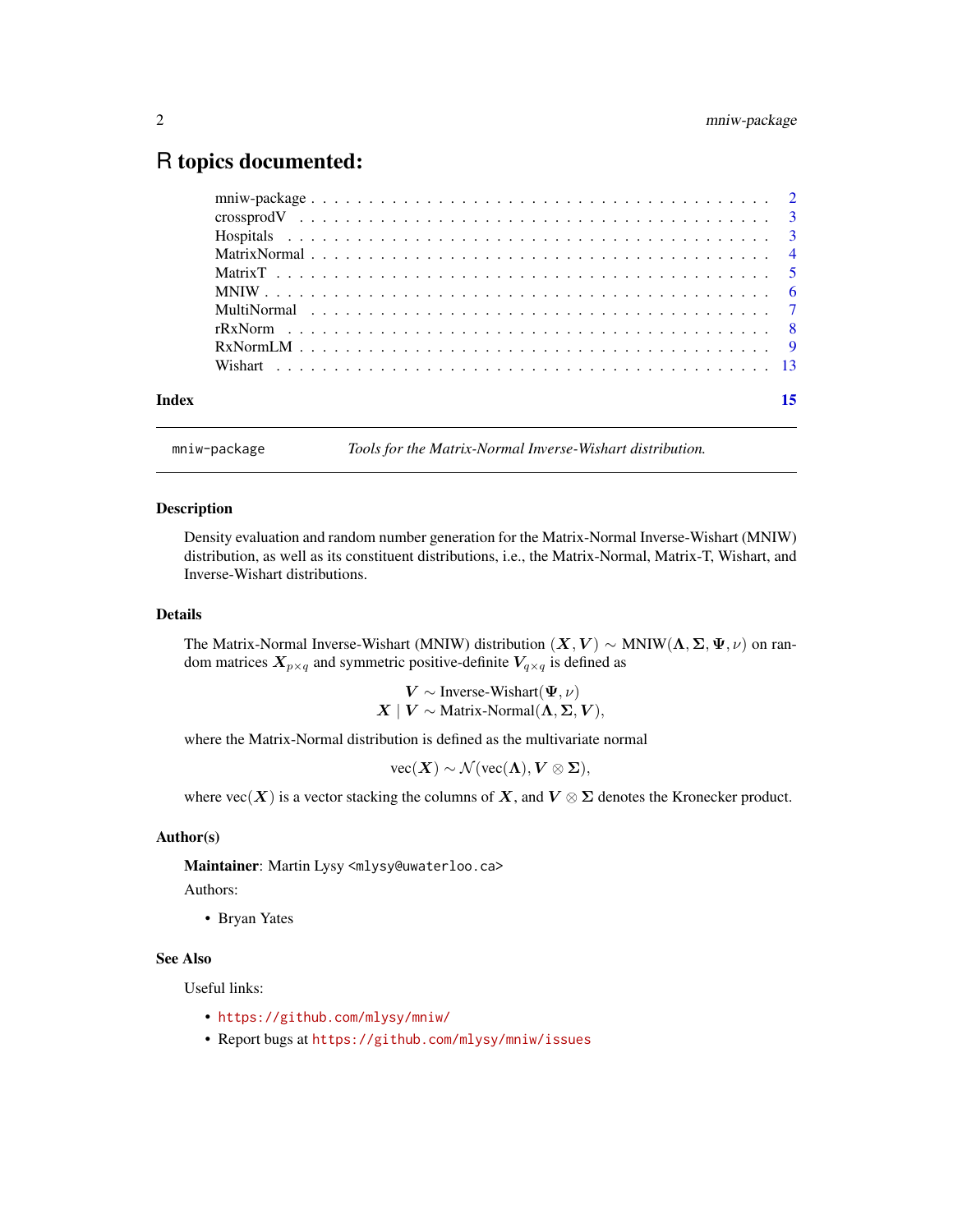<span id="page-2-0"></span>

# Description

Vectorized matrix cross-products  $t(X)$  V Y or  $t(X)$  V^{-1} Y.

# Usage

 $crossprodV(X, Y = NULL, V, inverse = FALSE)$ 

# Arguments

| X       | A matrix of size p x q, or an array of size p x q x n.                                                       |
|---------|--------------------------------------------------------------------------------------------------------------|
| Y       | A matrix of size $p \times r$ , or an array of size $p \times r \times n$ . If missing defaults to $Y = X$ . |
| v       | A matrix of size p x p, or an array of size p x p x n.                                                       |
| inverse | Logical; whether or not the inner product should be calculated with $\sqrt{r-1}$ .                           |

# Value

An array of size q x r x n.

# Examples

```
# problem dimensions
p \le -4q \le -2r \leq -3n < -5X \le -\arctan(\text{norm}(p \star q \star n), \text{dim} = c(p, q, n)) # vectorized
Y <- array(rnorm(p*r*n), dim = c(p, r, n)) # vectorized
V \leftarrow \text{crossprod}(\text{matrix}(\text{norm}(p*p), p, p)) # not vectorized (but positive definite)
crossprodV(X = X, V = V) # self cross-product
# cross-product with inverse matrix weight
crossprodV(X = X, V = V, Y = Y, inverse = TRUE)
```
Hospitals *Hospital profiling data.*

# Description

Information on patient-reported problem rates for 27 teaching hospitals and private academic health centers in the United States.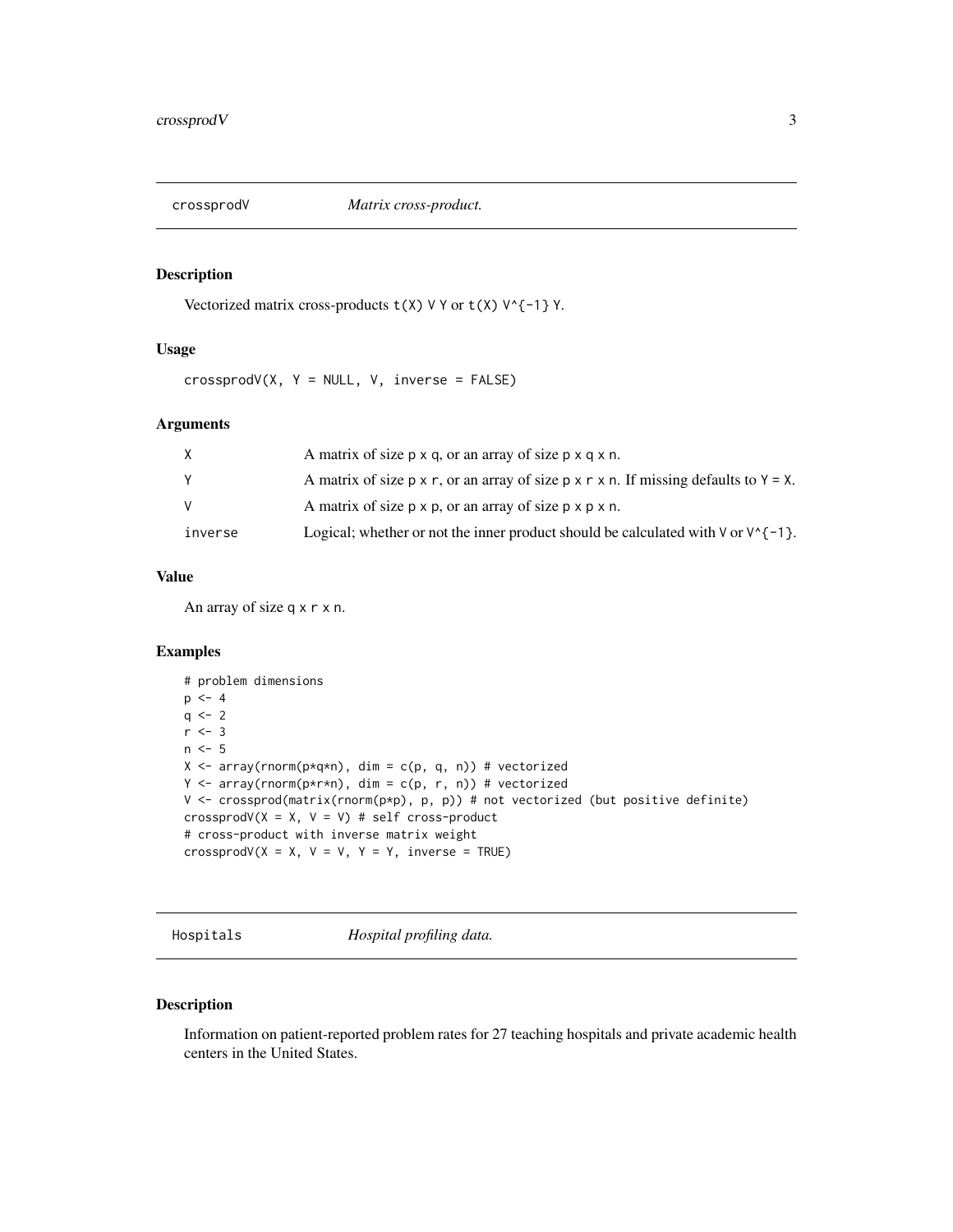#### <span id="page-3-0"></span>Usage

Hospitals

#### Format

A data frame with 27 rows (one for each hospital) and 4 variables:

NSrg Non-surgery related problem rate (%).

Srg Surgery related problem rate (%).

Severity Average health index for surveyed patients.

Size Number of patients surveyed.

# References

Everson, P.J. and Morris, C.N. "Inference for multivariate normal hierarchical models." *Journal of the Royal Statistical Society, Series B* 62:2 (2000): 399-412.

MatrixNormal *The Matrix-Normal distribution.*

# Description

Density and random sampling for the Matrix-Normal distribution.

#### Usage

```
dMNorm(X, Lambda, SigmaR, SigmaC, log = FALSE)
```

```
rMNorm(n, Lambda, SigmaR, SigmaC)
```
### Arguments

| <b>X</b> | Argument to the density function. Either a $p \times q$ matrix or a $p \times q \times n$ array. |
|----------|--------------------------------------------------------------------------------------------------|
| Lambda   | Mean parameter Either a p x q matrix or a p x q x n array.                                       |
| SigmaR   | Between-row covariance matrix. Either a $p \times p$ matrix or a $p \times p \times n$ array.    |
| SigmaC   | Between-column covariance matrix Either a $q \times q$ matrix or a $q \times q \times n$ array.  |
| log      | Logical; whether or not to compute the log-density.                                              |
| n        | Integer number of random samples to generate.                                                    |

# Details

The Matrix-Normal distribution  $X \sim$  Matrix-Normal $(\Lambda, \Sigma_R, \Sigma_C)$  on the random matrix  $X_{p \times q}$  is defined as

 $vec(\textbf{X}) \sim \mathcal{N}(vec(\textbf{\Lambda}), \Sigma_C \otimes \Sigma_R),$ 

where  $\text{vec}(\bm{X})$  is a vector stacking the columns of  $\bm{X}$ , and  $\bm{\Sigma}_C \otimes \bm{\Sigma}_R$  denotes the Kronecker product.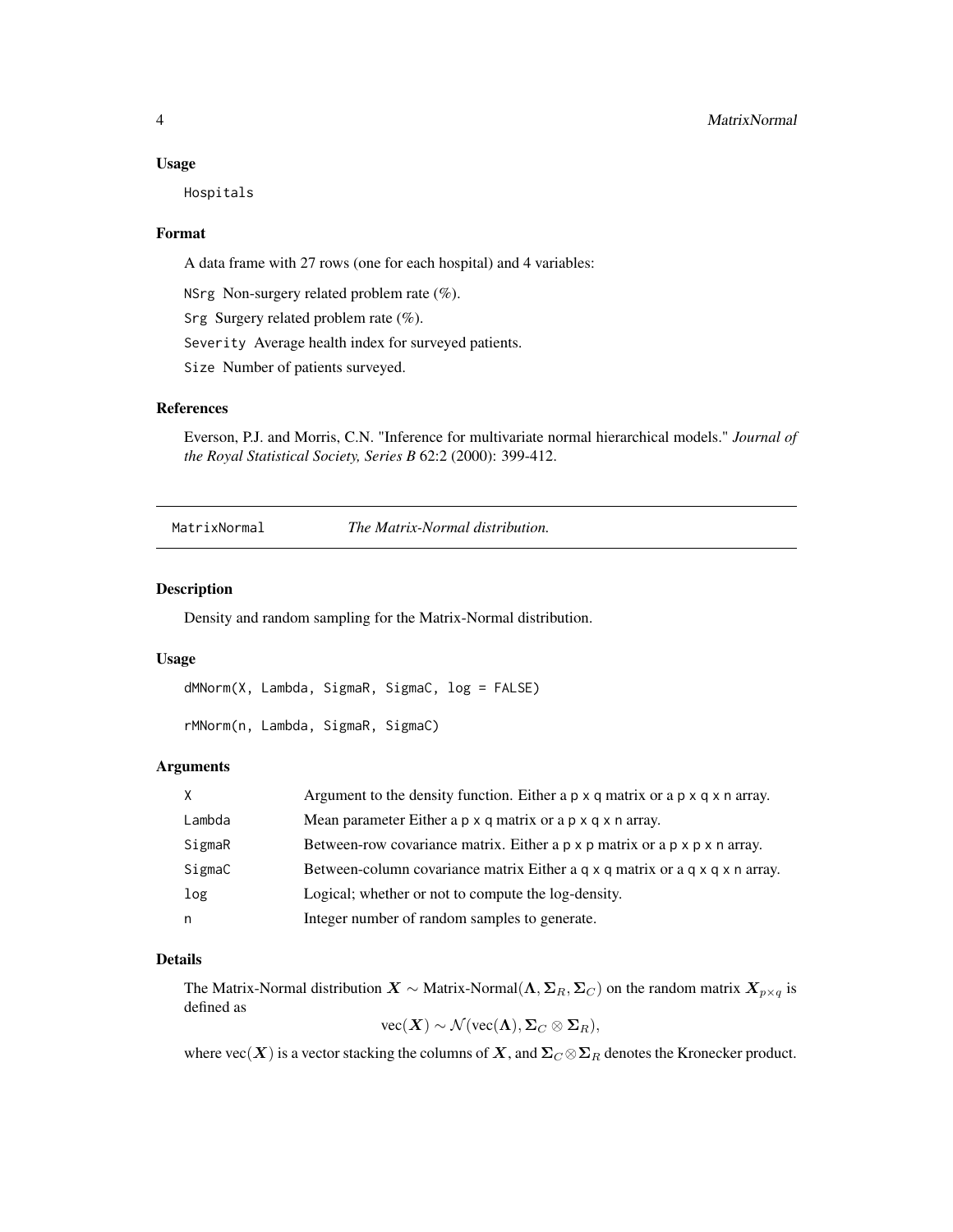#### <span id="page-4-0"></span> $MatrixT$  5

# Value

A vector length n for density evaluation, or an array of size p x q x n for random sampling.

# Examples

```
# problem dimensions
p \le -4q \le -2n <- 10 # number of observations
# parameter values
Lambda \leq matrix(rnorm(p*q), p, q) # mean matrix
# row-wise variance matrix (positive definite)
SigmaR <- crossprod(matrix(rnorm(p*p), p, p))
SigmaC <- rwish(n, Psi = diag(q), nu = q + 1) # column-wise variance (vectorized)
# random sample
X \leq rMNorm(n, Lambda = Lambda, SigmaR = SigmaR, SigmaC = SigmaC)
# log-density at each sampled value
dMNorm(X, Lambda = Lambda, SigmaR = SigmaR, SigmaC = SigmaC, log = TRUE)
```
MatrixT *The Matrix-t distribution.*

# Description

Density and sampling for the Matrix-t distribution.

### Usage

```
dMT(X, Lambda, SigmaR, SigmaC, nu, log = FALSE)
rMT(n, Lambda, SigmaR, SigmaC, nu)
```
### Arguments

| X      | Argument to the density function. Either a $p \times q$ matrix or a $p \times q \times n$ array.    |
|--------|-----------------------------------------------------------------------------------------------------|
| Lambda | Mean parameter Either a p x q matrix or a p x q x n array.                                          |
| SigmaR | Between-row covariance matrix. Either $a \rho \times p$ matrix or $a \rho \times p \times n$ array. |
| SigmaC | Between-column covariance matrix Either a q x q matrix or a q x q x n array.                        |
| nu     | Degrees-of-freedom parameter. A scalar or vector of length n.                                       |
| log    | Logical; whether or not to compute the log-density.                                                 |
| n      | Integer number of random samples to generate.                                                       |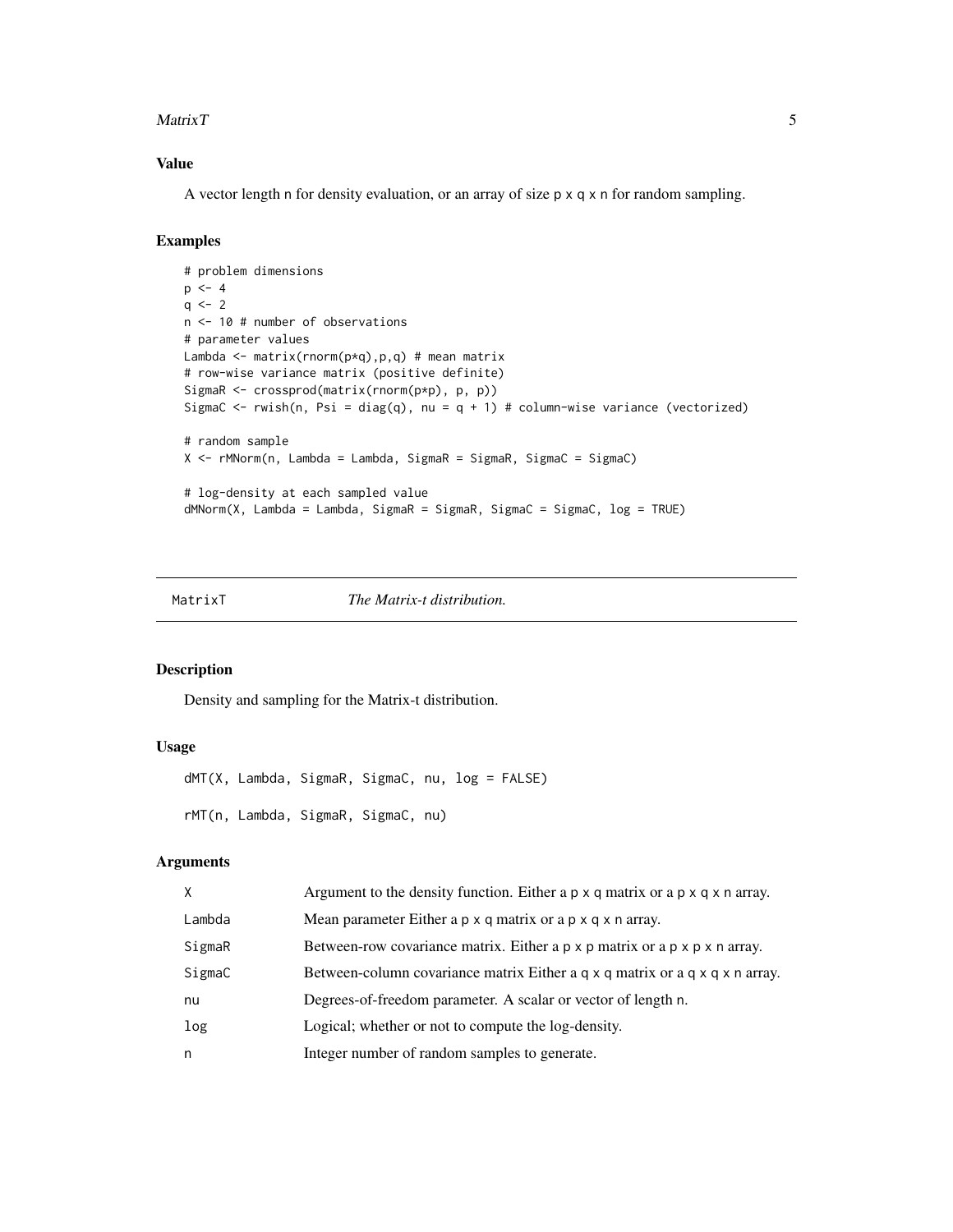# <span id="page-5-0"></span>Details

The Matrix-T distribution  $X \sim$  Matrix-T( $\Lambda, \Sigma, \Psi, \nu$ ) on a random matrix  $X_{p \times q}$  is the marginal distribution of X in  $(X, V) \sim \text{MNIW}(\Lambda, \Sigma, \Psi, \nu)$ , where the Matrix-Normal Inverse-Wishart (MNIW) distribution is defined in [mniw](#page-1-1).

### Value

A vector length n for density evaluation, or an array of size p x q x n for random sampling.

| MNIW | Generate samples from the Matrix-Normal Inverse-Wishart distribu- |
|------|-------------------------------------------------------------------|
|      | tion.                                                             |

# Description

Generate samples from the Matrix-Normal Inverse-Wishart distribution.

# Usage

rMNIW(n, Lambda, Sigma, Psi, nu, prec = FALSE) rmniw(n, Lambda, Omega, Psi, nu)

# Arguments

| n      | number of samples.                                                                                                                                           |
|--------|--------------------------------------------------------------------------------------------------------------------------------------------------------------|
| Lambda | A mean matrix of size $p \times q$ or an array of size $p \times q \times n$ . Defaults to matrix of<br>zeros when missing.                                  |
| Sigma  | A row-wise variance or precision matrix of size $p \times p$ , or an array of size $p \times p \times p$<br>n. Defaults to the identity matrix when missing. |
| Psi    | A scale matrix of size $q \times q$ , or an array of size $q \times q \times n$ . Defaults to identity<br>matrix when missing.                               |
| nu     | Scalar degrees-of-freedom parameter.                                                                                                                         |
| prec   | Logical; whether or not Sigma is on the variance or precision scale.                                                                                         |
| Omega  | A between-row precision matrix of size $p \times p$ , or an array of size $p \times p \times n$ . De-<br>faults to the identity matrix when missing.         |

### Details

The Matrix-Normal Inverse-Wishart (MNIW) distribution  $(X, V) \sim \text{MNIW}(\Lambda, \Sigma, \Psi, \nu)$  on random matrices  $X_{p\times q}$  and symmetric positive-definite  $V_{q\times q}$  is defined as

> $V \sim$  Inverse-Wishart $(\Psi, \nu)$  $X \mid V \sim$  Matrix-Normal $(\Lambda, \Sigma, V)$ ,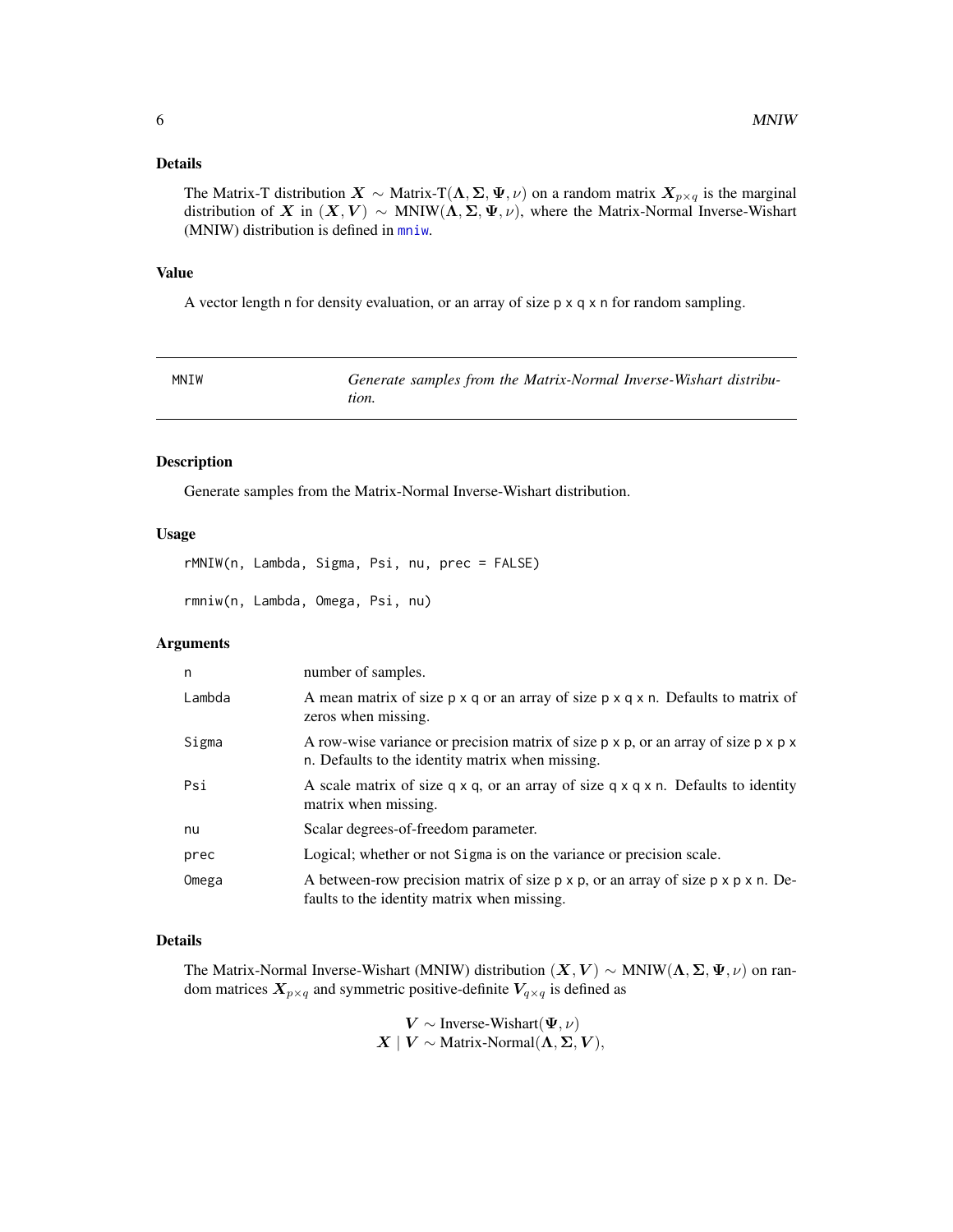#### <span id="page-6-0"></span>MultiNormal 7

where the Matrix-Normal distribution is defined as the multivariate normal

$$
\text{vec}(\boldsymbol{X}) \sim \mathcal{N}(\text{vec}(\boldsymbol{\Lambda}), \boldsymbol{V} \otimes \boldsymbol{\Sigma}),
$$

where  $\text{vec}(X)$  is a vector stacking the columns of X, and  $V \otimes \Sigma$  denotes the Kronecker product.

rmniw is a convenience wrapper to rMNIW(Sigma = Omega, prec = TRUE), for the common situation in Bayesian inference with conjugate priors when between-row variances are naturally parametrized on the precision scale.

# Value

A list with elements:

- X Array of size  $p \times q \times n$  random samples from the Matrix-Normal component (see **Details**).
- V Array of size q x q x n of random samples from the Inverse-Wishart component.

#### Examples

```
# problem dimensions
p \le -2q \le -3n <- 10 # number of samples
# parameter specification
Lambda \leq matrix(rnorm(p*q), p, q) # single argument
Sigma \leq rwish(n, Psi = diag(p), nu = p + rexp(1)) # vectorized argument
Psi \le rwish(n = 1, Psi = diag(q), nu = q + rexp(1)) # single argument
nu \leftarrow q + rexp(1)
# simulate n draws
rMNIW(n, Lambda = Lambda, Sigma = Sigma, Psi = Psi, nu = nu)
```
MultiNormal *The Multivariate Normal distribution.*

# Description

Density and random sampling for the Multivariate Normal distribution.

## Usage

dmNorm(x, mu, Sigma, log = FALSE) rmNorm(n, mu, Sigma)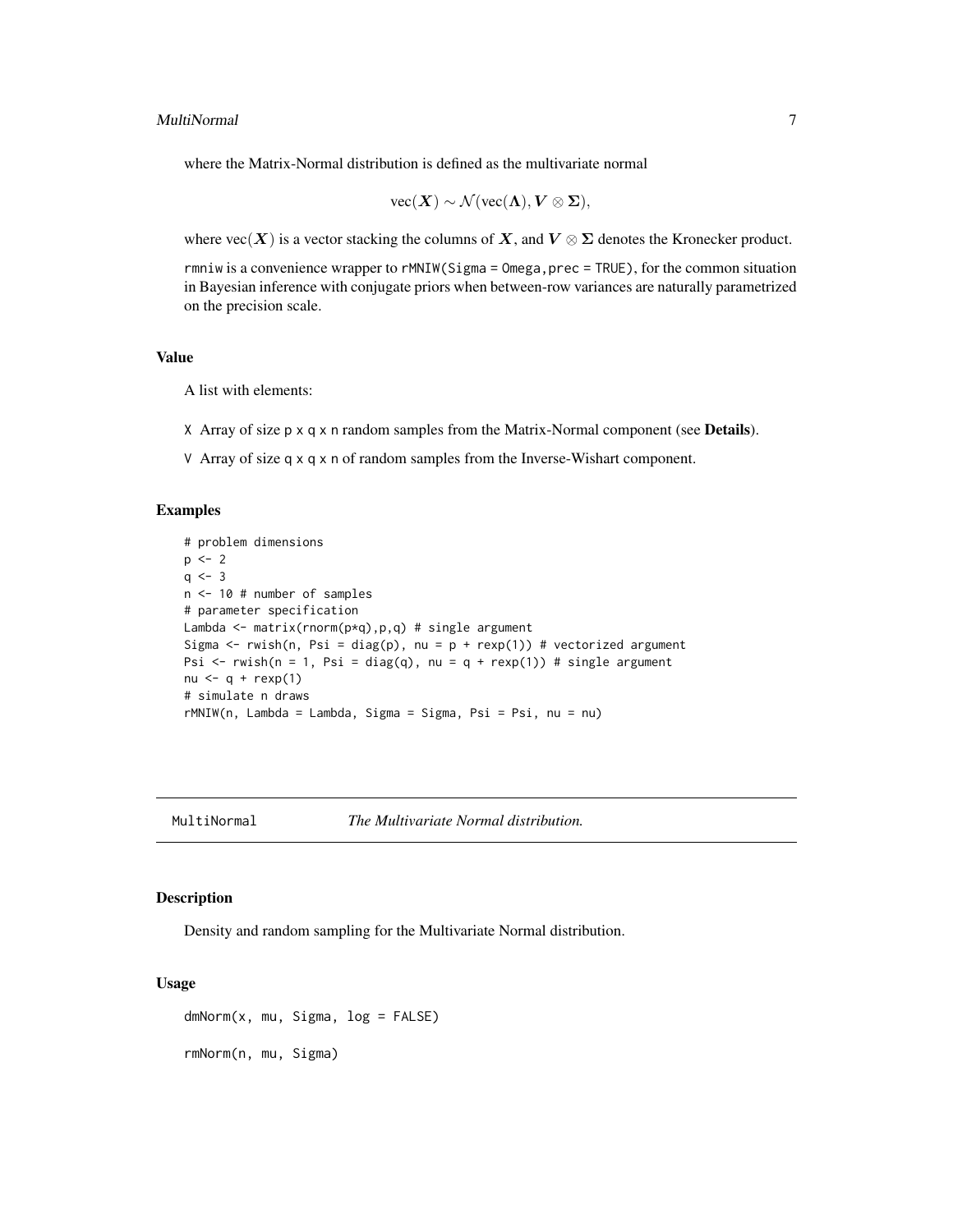# <span id="page-7-0"></span>Arguments

| x     | Argument to the density function. A vector of length q or an n x q matrix.                                                                   |
|-------|----------------------------------------------------------------------------------------------------------------------------------------------|
| mu    | Mean vector(s). Either a vector of length q or an $n \times q$ matrix. If missing defaults<br>to a vector of zeros.                          |
| Sigma | Covariance matrix or matrices. Either a $q \times q$ matrix or a $q \times q \times n$ array. If<br>missing defaults to the identity matrix. |
| log   | Logical; whether or not to compute the log-density.                                                                                          |
| n     | Integer number of random samples to generate.                                                                                                |

# Value

A vector for densities, or a n x q matrix for random sampling.

# Examples

```
# Parameter specification
q <- 4 # number of dimensions
mu <- 1:q # mean vector
V <- toeplitz(exp(-seq(1:q))) # variance matrix
# Random sample
n < - 100X <- rmNorm(n, mu, V)
```

```
# Calculate log density for each sampled vector
dmNorm(X, mu, V, log = TRUE)
```

| rRxNorm |        |  | Conditional sampling for Multivariate-Normal Random-Effects |  |
|---------|--------|--|-------------------------------------------------------------|--|
|         | model. |  |                                                             |  |

# Description

Sample from the conditional parameter distribution given the data and hyperparameters of the Multivariate-Normal Random-Effects (mNormRE) model (see Details).

### Usage

rRxNorm(n, x, V, lambda, Sigma)

# Arguments

| Integer number of random samples to generate.                                                                           |
|-------------------------------------------------------------------------------------------------------------------------|
| Data observations. Either a vector of length q or a n x q matrix. In the latter case<br>each row is a different vector. |
| Observation variances. Either a matrix of size $q \times q$ or a $q \times q \times n$ array.                           |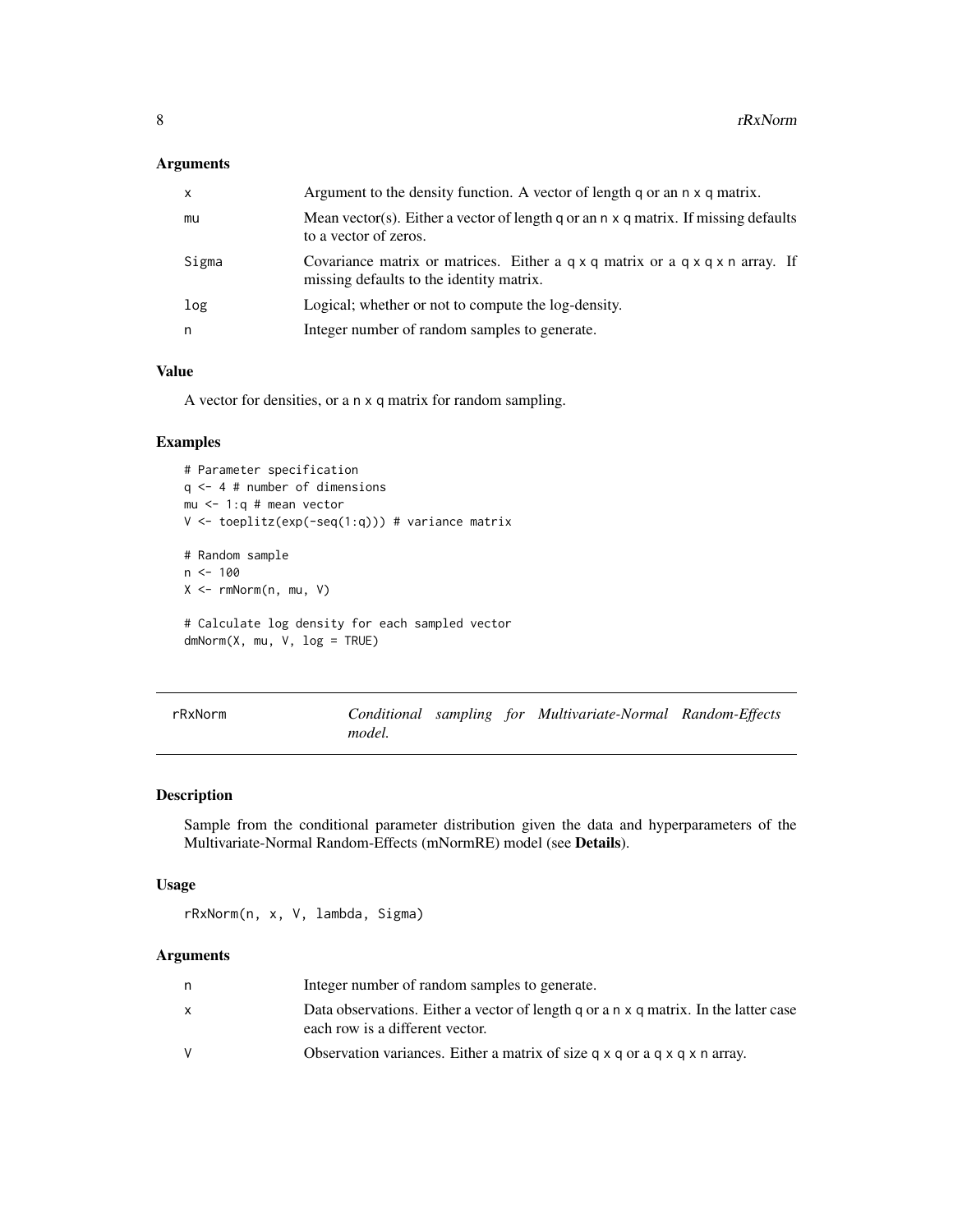#### <span id="page-8-0"></span>RxNormLM 9

# Details

Consider the hierarchical multivariate normal model

$$
\boldsymbol{\mu} \sim \mathcal{N}(\boldsymbol{\lambda},\boldsymbol{\Sigma}) \\ \boldsymbol{x} \mid \boldsymbol{\mu} \sim \mathcal{N}(\boldsymbol{\mu},\boldsymbol{V}).
$$

The Multivariate-Normal Random-Effects model  $\mu \sim Rx\text{Norm}(\bm{x},\bm{V},\bm{\lambda},\bm{\Sigma})$  on the random vector  $\mu_q$  is defined as the posterior distribution  $p(\mu | x, \lambda, \Sigma)$ . This distribution is multivariate normal; for the mathematical specification of its parameters please see vignette("mniw-distributions", package  $=$  "mniw").

### Examples

```
# data specification
q \le -5y \le - rnorm(q)
V \leftarrow \text{r wish}(1, \text{diag}(q), q+1)# prior specification
lambda < - rep(0,q)A \leftarrow diag(q)n < -10# random sampling
rRxNorm(n, y, V, lambda, A)
```
RxNormLM *Bayesian inference for a random-effects regression model.*

#### Description

Gibbs sampler for posterior distribution of parameters and hyperparameters of a multivariate normal random-effects linear regression model called RxNormLM (see Details).

### Usage

```
RxNormLM(nsamples, Y, V, X, prior = NULL, init, burn, updateHyp = TRUE,
  storeHyp = TRUE, updateRX = TRUE, storeRX = FALSE)
```
#### Arguments

| nsamples | number of posterior samples to draw.                                                      |
|----------|-------------------------------------------------------------------------------------------|
|          | $N \times q$ matrix of responses.                                                         |
|          | Either a $q \times q$ variance matrix or an $q \times q \times N$ array of such matrices. |
|          | $N \times p$ matrix of covariates.                                                        |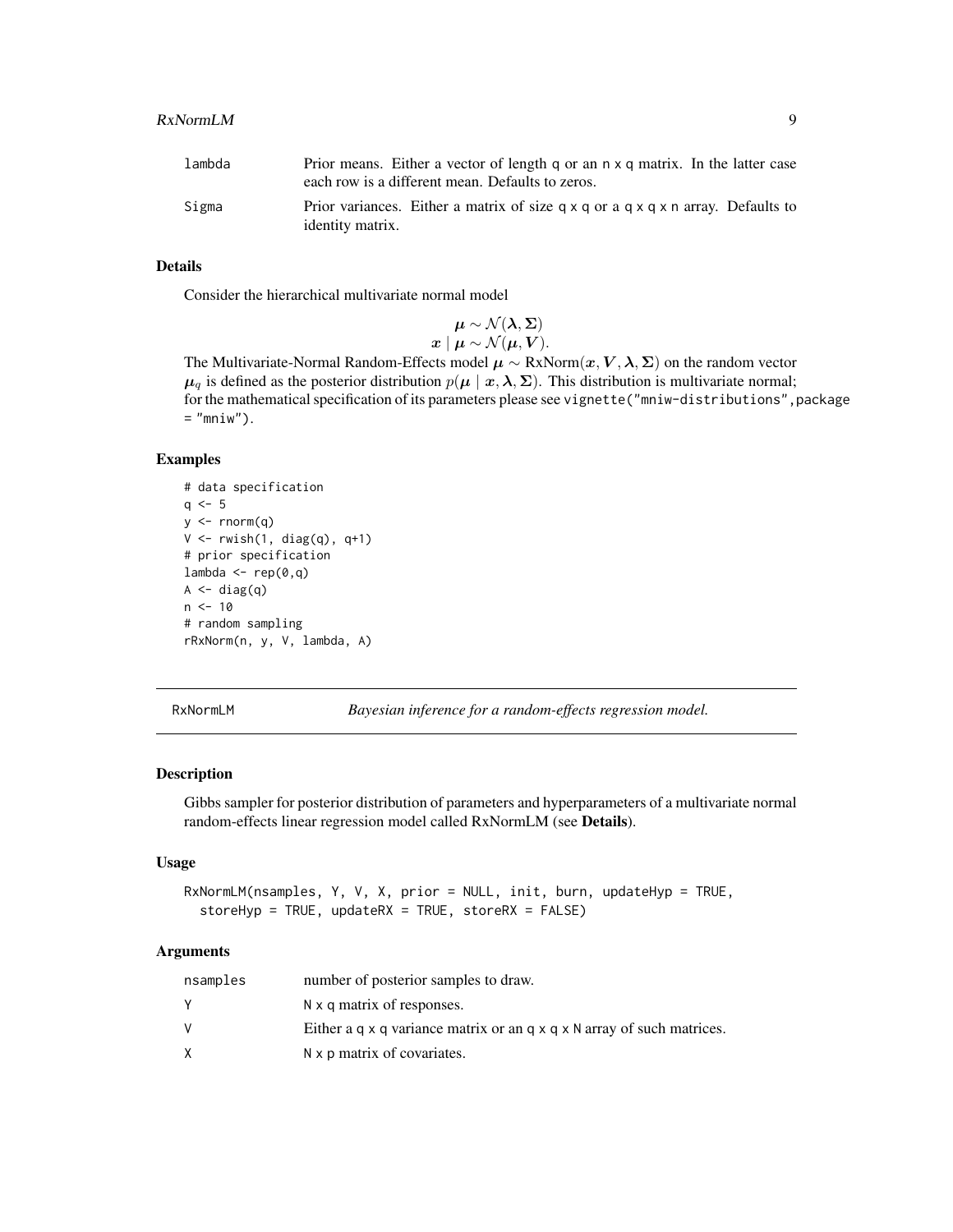| prior               | parameters of the prior MNIW distribution on the hyperparameters (see <b>Details</b> ).                                                                                    |
|---------------------|----------------------------------------------------------------------------------------------------------------------------------------------------------------------------|
| init                | (optional) list with elements Beta, Sigma, and Mu providing the initial values for<br>these. Default values are Beta = $matrix(0, p, q)$ , Sigma = diag(q), and Mu =<br>Υ. |
| burn                | integer number of burn-in samples, or fraction of nsamples to prepend as burn-<br>in.                                                                                      |
| updateHyp, storeHyp |                                                                                                                                                                            |
|                     | logical. Whether or not to update/store the hyperparameter draws.                                                                                                          |
| updateRX, storeRX   |                                                                                                                                                                            |
|                     |                                                                                                                                                                            |

logical. Whether or not to update/store the random-effects draws.

#### Details

The RxNormLM model is given by

 $y_i | \mu_i \sim_i idN(\mu_i, V_i)$  $\mu_i \mid \beta, \Sigma \, sim_i ndN(x_i' \beta, \Sigma)$  $\beta, \Sigma$  MNIW( $\Lambda, \Omega^{-1}, \Psi, \nu$ ),

where  $y_i$  and  $\mu_i$  are response and random-effects vectors of length q,  $x_i$  are covariate vectors of length p, and  $(\beta, \Sigma)$  are hyperparameter matrices of size  $p \times q$  and  $q \times q$ .

The MNIW prior distribution is given by a list with elements Lambda, Omega, Psi, and nu. If any of these is NULL or missing, the default value is 0. Note that Omega == 0 gives a Lebesgue prior to  $\beta$ .

# Value

A list with (potential) elements:

Beta An p x q x nsamples array of regression coefficient iterations (if storeHyp == TRUE)

Sigma An q x q x nsamples array of regression variance matrices (if storeHyp == TRUE)

Mu An n x q x nsamples array of random effects (if storeRX == TRUE)

#### Examples

```
# problem dimensions
n \leq - sample(10:20,1) # number of observations
p \leq - sample(1:4,1) # number of covariates
q \leq - sample(1:4,1) # number of responses
# hyperparameters
Lambda <- rMNorm(1, Lambda = matrix(0, p, q))
Omega <- crossprod(rMNorm(1, Lambda = matrix(0, p, p)))
Psi \leq crossprod(rMNorm(1, Lambda = matrix(0, q, q)))
nu <- r \exp(1) + (q+1)prior <- list(Lambda = Lambda, Omega = Omega, Psi = Psi, nu = nu)
# random-effects parameters
BSig <- rmniw(1, Lambda = Lambda, Omega = Omega, Psi = Psi, nu = nu)
```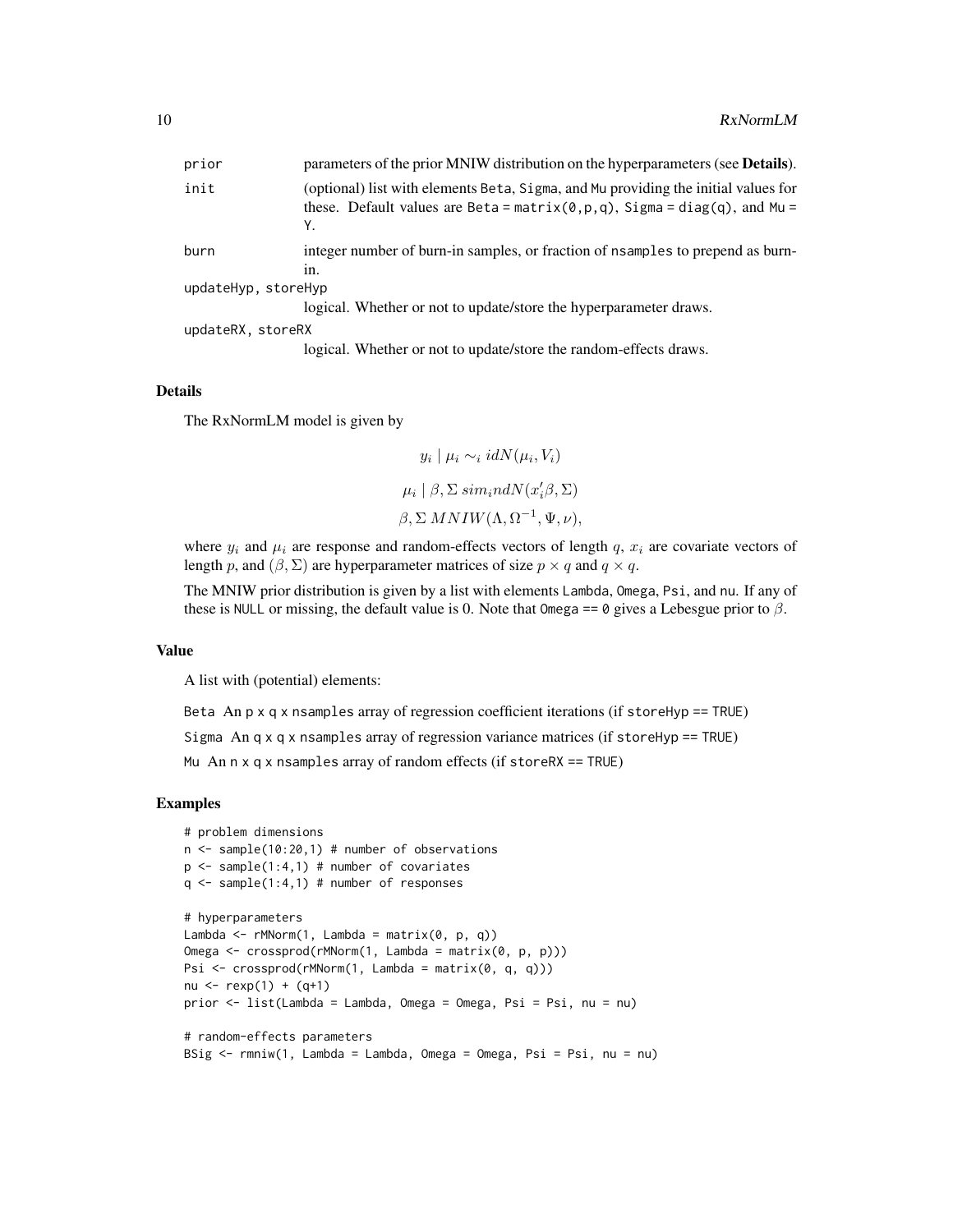#### $RxNormalM$  11

```
Beta <- BSig$X
Sigma <- BSig$V
# design matrix
X \leftarrow rMNorm(1, matrix(0, n, p))# random-effects themselves
Mu <- rmNorm(n, X %*% Beta, Sigma)
# generate response data
V \leq r wish(n, Psi = diag(q), nu = q+1) # error variances
Y \le -rmNorm(n, mu = Mu, Sigma = V) # responses
# visual checks for each component of Gibbs sampler
# sample from p(Mu | Beta, Sigma, Y)
nsamples <- 1e5
out <- RxNormLM(nsamples,
                Y = Y, V = V, X = X,
                prior = prior,
                init = list(Beta = Beta, Sigma = Sigma, Mu = Mu),burn = floor(nsamples/10),
                updateHyp = FALSE,
                storeHyp = FALSE,
                updateRX = TRUE,storeRX = TRUE)
# conditional distribution is RxNorm:
iObs <- sample(n, 1) # pick an observation at random
# calculate the RxNorm parameters
G <- Sigma %*% solve(V[,,iObs] + Sigma)
xB <- c(X[iObs,,drop=FALSE] %*% Beta)
muRx <- G %*% (Y[iObs,] - xB) + xB
SigmaRx \leq G %*% V[,,iObs]
# a' * mu_i is univariate normal with known mean and variance:
a <- rnorm(q) # arbitrary vector
amui <- crossprod(a, out$Mu[iObs,,]) # a' * mu_i
hist(amui, breaks = 100, freq = FALSE,
     xlab = "", main = expression("Histogram of "*a^T*mu[i]))
curve(dnorm(x, mean = sum(a * mURx)),sd = sqrt(crossprod(a, SigmaRx %*% a)[1])),
      add = TRUE, col = "red")legend("topright",
       legend = c("Observed", "Expected"),
       lwd = c(NA, 2), pch = c(22, NA), seg.length = 1.5,
       col = c("black", "red"), bg = c("white", NA))# sample from p(Beta, Sigma | Mu, Y)
nsamples <- 1e5
```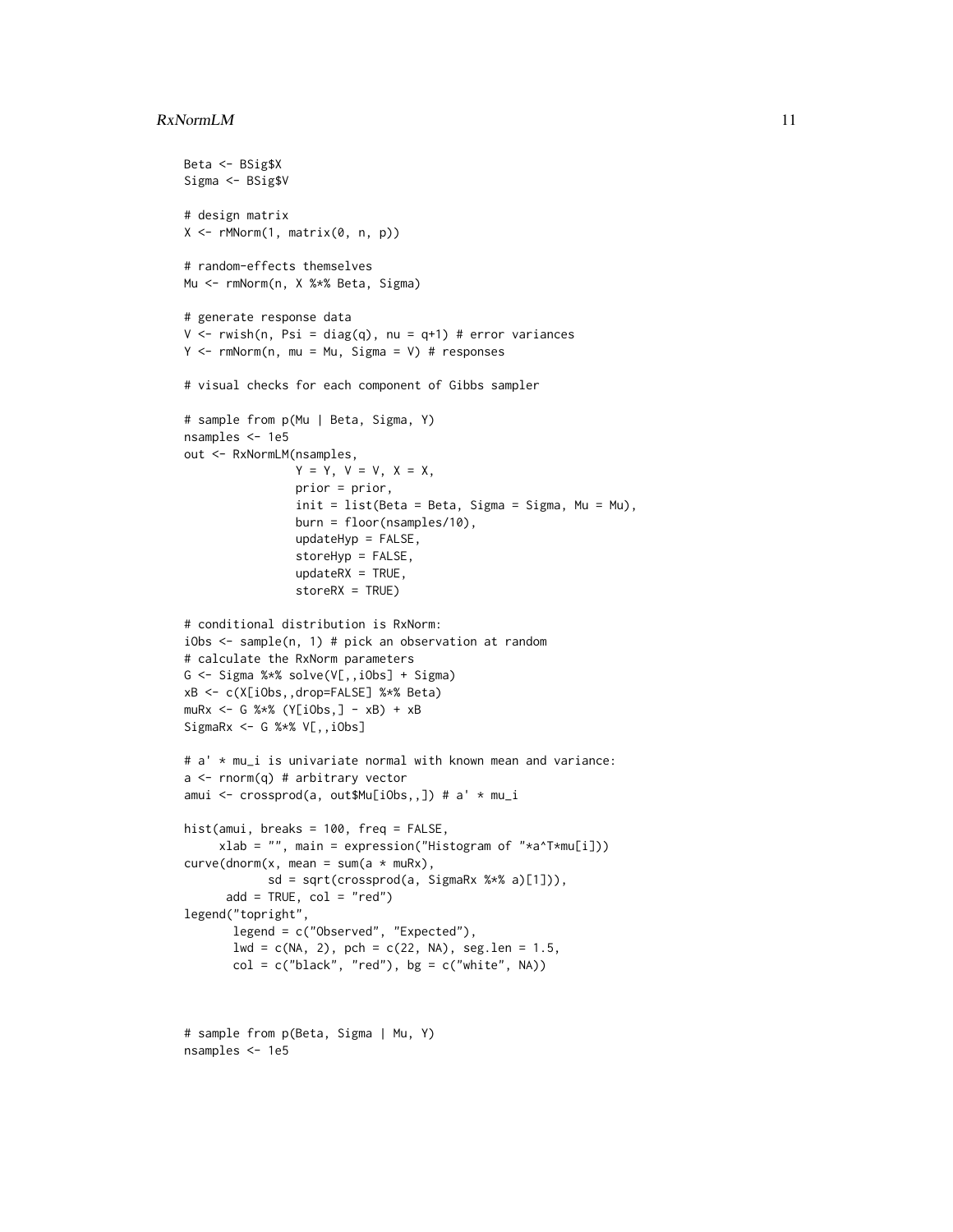```
out <- RxNormLM(nsamples,
                Y = Y, V = V, X = X,
                prior = prior,
                init = list(Beta = Beta, Sigma = Sigma, Mu = Mu),
                burn = floor(nsamples/10),
                updateHyp = TRUE,
                storeHyp = TRUE,
                updateRX = FALSE,
                storeRX = FALSE)
# conditional distribution is MNIW:
# calculate the MNIW parameters
OmegaHat <- crossprod(X) + Omega
LambdaHat <- solve(OmegaHat, crossprod(X, Mu) + Omega %*% Lambda)
PsiHat <- Psi + crossprod(Mu) + crossprod(Lambda, Omega %*% Lambda)
PsiHat <- PsiHat - crossprod(LambdaHat, OmegaHat %*% LambdaHat)
nuHat \leq -nu + n
# a' Sigma^{-1} a is chi^2 with known parameters:
a \leftarrow \text{norm}(q)aSiga <- drop(crossprodV(a, V = out$Sigma, inverse = TRUE))
sigX <- crossprod(a, solve(PsiHat, a))[1]
hist(aSiga, breaks = 100, freq = FALSE,
     xlab = "", main = expression("Histogram of "*a^T*Sigma^{-1}*a))
curve(dchisq(x/sigX, df = nullat)/sigX, add = TRUE, col = "red")legend("topright",
       legend = c("Observed", "Expected"),
       1wd = c(NA, 2), pch = c(22, NA), seg.length = 1.5,
       col = c("black", "red"), bg = c("white", NA))# a' Beta b is student-t with known parameters:
a \leftarrow \text{norm}(p)b \le- rnorm(q)# vectorized calculations
aBetab <- crossprodV(X = aperm(out $Beta, c(2,1,3)),
                     Y = b, V = diag(q)) # Beta b
aBetab <- drop(crossprodV(X = a, Y = aBetab, V = diag(p))) # a' Beta b
# student-t parameters
muT <- crossprod(a, LambdaHat %*% b)[1]
nuT <- nuHat-q+1
sigmaT <- crossprodV(a, V = OmegaHat, inverse = TRUE)[1]
sigmaT <- sigmaT * crossprodV(b, V = \text{Psiflat}[1]sigmaT <- sqrt(sigmaT / nuT)
hist(aBetab, breaks = 100, freq = FALSE,
     xlab = "", main = expression("Histogram of "*a^T*Beta*a))
curve(dt((x-muT)/sigmaT, df = nuT)/sigmaT, add = TRUE, col = "red")legend("topright",
       legend = c("Observed", "Expected"),
       lwd = c(NA, 2), pch = c(22, NA), seg.length = 1.5,
       col = c("black", "red"), bg = c("white", NA))
```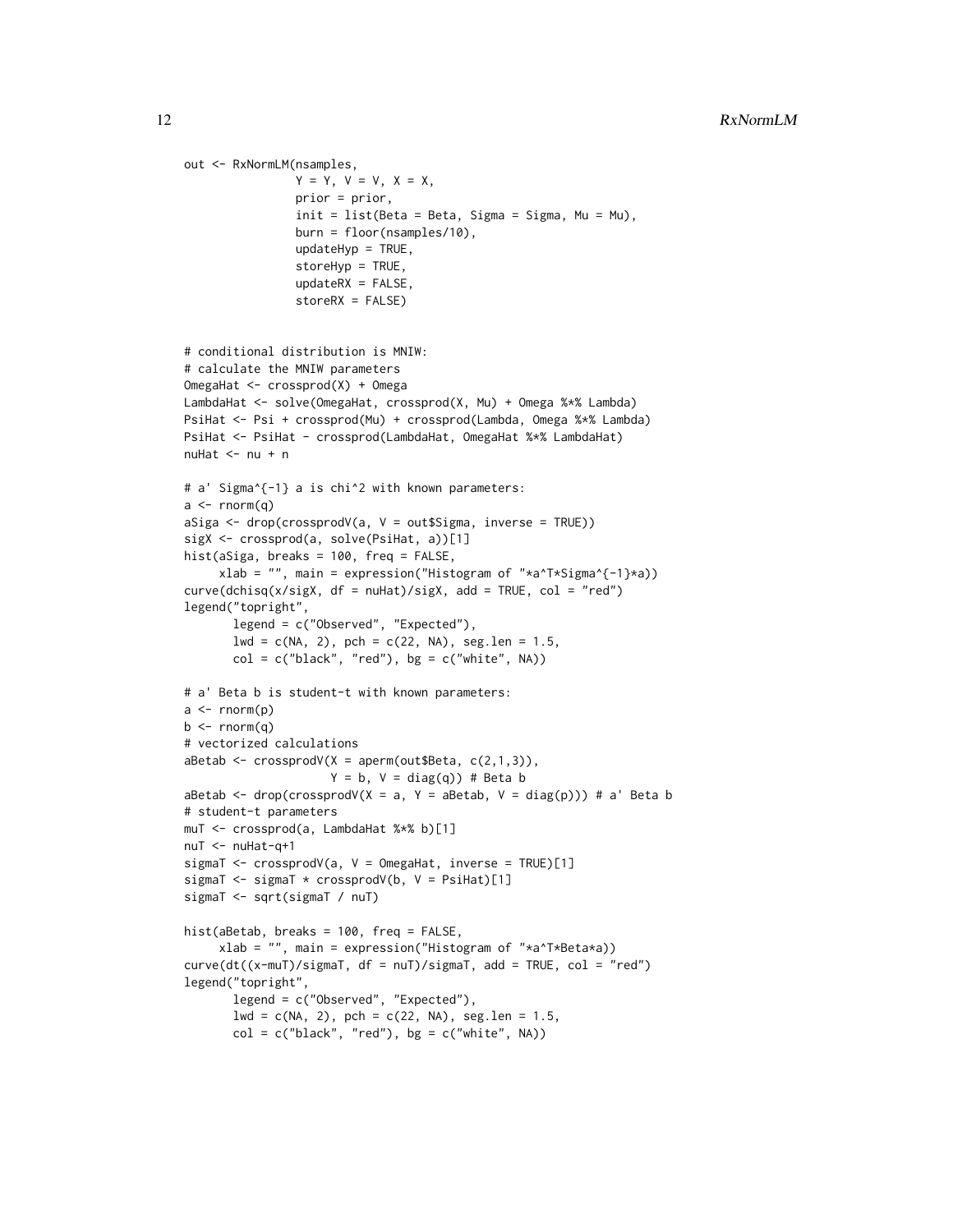<span id="page-12-0"></span>

#### Description

Densities and random sampling for the Wishart and Inverse-Wishart distributions.

#### Usage

```
dwish(X, Psi, nu, log = FALSE)
rwish(n, Psi, nu)
diwish(X, Psi, nu, log = FALSE)
riwish(n, Psi, nu)
dwishart(X, Psi, nu, inverse = FALSE, log = FALSE)
rwishart(n, Psi, nu, inverse = FALSE)
```
# Arguments

| X.      | Argument to the density function. Either a $q \times q$ matrix or a $q \times q \times n$ array. |
|---------|--------------------------------------------------------------------------------------------------|
| Psi     | Scale parameter. Either a q x q matrix or a q x q x n array.                                     |
| nu      | Degrees-of-freedom parameter. A scalar or vector of length n.                                    |
| log     | Logical; whether or not to compute the log-density.                                              |
| n       | Integer number of random samples to generate.                                                    |
| inverse | Logical; whether or not to use the Inverse-Wishart distribution.                                 |

#### Details

The Wishart distribution  $X \sim$  Wishart( $\Psi, \nu$ ) on a symmetric positive-definite random matrix X of size  $q \times q$  has PDF

$$
f(\boldsymbol{X}\mid\boldsymbol{\Psi},\nu)=\frac{|\boldsymbol{X}|^{(\nu-q-1)/2}\exp\left\{-\operatorname{tr}(\boldsymbol{\Psi}^{-1}\boldsymbol{X})/2\right\}}{2^{q\nu/2}|\boldsymbol{\Psi}|^{\nu/2}\Gamma_q(\frac{\nu}{2})},
$$

where  $\Gamma_q(\alpha)$  is the multivariate gamma function,

$$
\Gamma_q(\alpha) = \pi^{q(q-1)/4} \prod_{i=1}^q \Gamma(\alpha + (1-i)/2).
$$

The Inverse-Wishart distribution  $X \sim$  Inverse-Wishart $(\Psi, \nu)$  is defined as  $X^{-1} \sim$  Wishart $(\Psi^{-1}, \nu)$ . dwish and diwish are convenience wrappers for dwishart, and similarly rwish and riwish are wrappers for rwishart.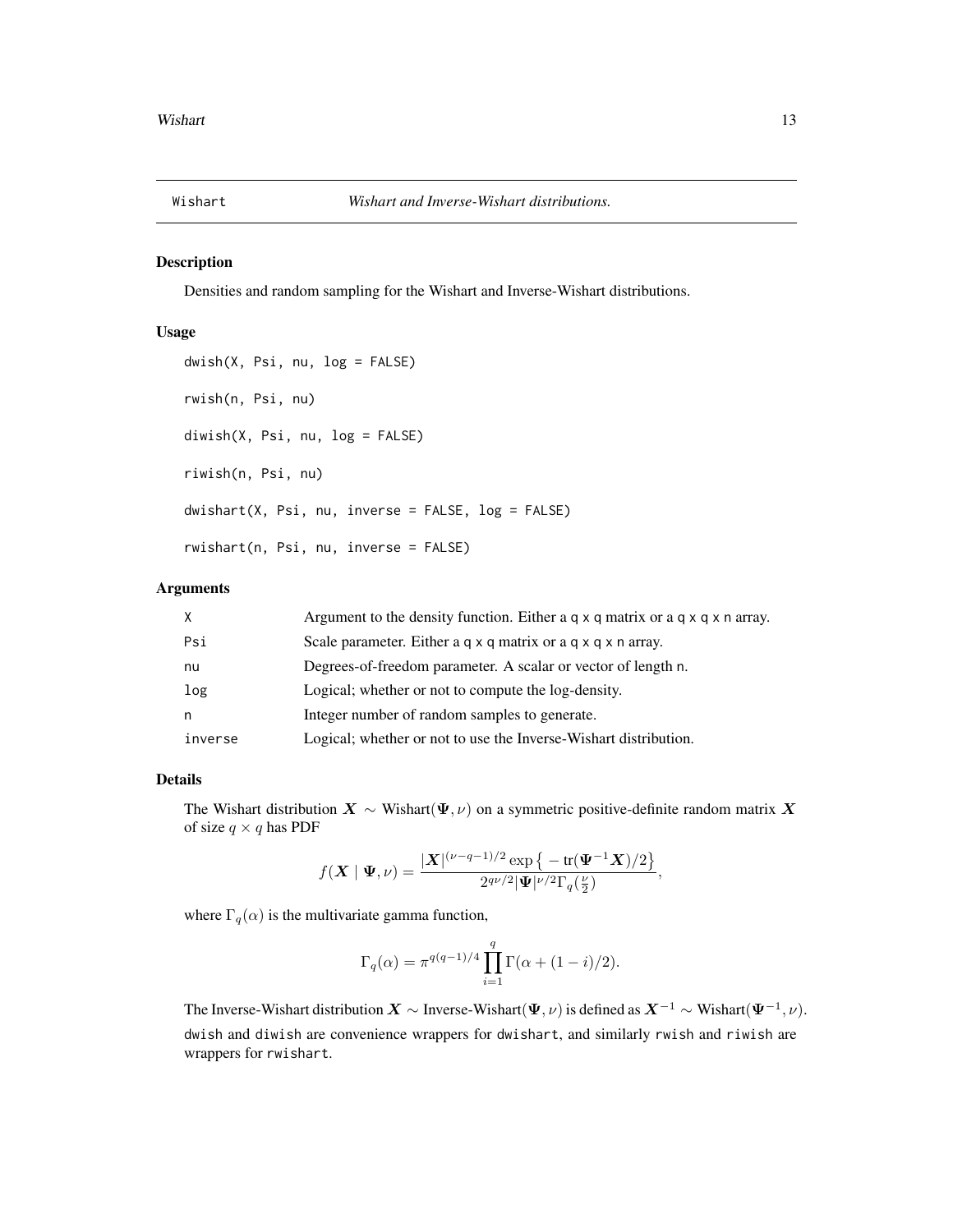# Value

A vector length n for density evaluation, or an array of size  $q \times q \times r$  for random sampling.

#### Examples

```
# Random sampling
n <- 1e5
q \le -3Psi1 <- crossprod(matrix(rnorm(q^2),q,q))
nu <- q + runif(1, 0, 5)X1 <- rwish(n,Psi1,nu) # Wishart
# plot it
plot_fun <- function(X) {
  q \leftarrow \text{dim}(X)[1]par(mfrow = c(q,q))for(ii in 1:q) \{for(jj in 1:q) {
      hist(X[ii,jj,], breaks = 100, freq = FALSE,
           xlab = "", main = parse(text = paste0("X[", ii, jj, "]")))
    }
  }
}
plot_fun(X1)
# "vectorized" scale parameeter
Psi2 <- 5 * Psi1
vPsi \le i \le \arctan(c(Psi1, Psi2), \dim = c(q, q, n))X2 \leq -rwish(n, Psi = vPsi, nu = nu)plot_fun(X2)
# Inverse-Wishart
X3 <- riwish(n, Psi2, nu)
plot_fun(X3)
# log-density calculation for sampled values
par(mfrow = c(1,1))hist(dwish(X2, vPsi, nu, log = TRUE),
     breaks = 100, freq = FALSE, xlab = "".main = expression("\log-p''*(X[2]*" | "*list(Psi, nu)))
```